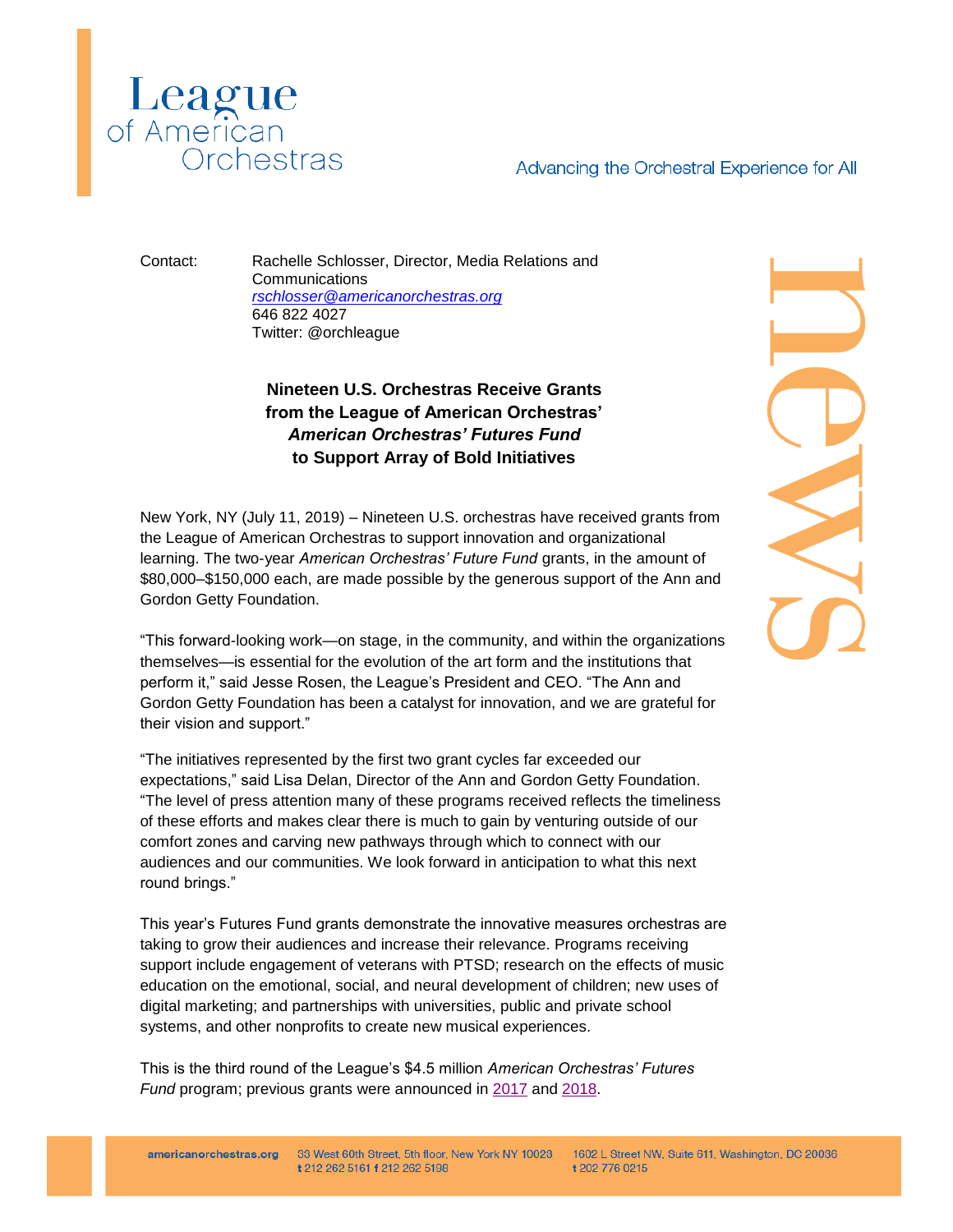

For this latest round, U.S.-based orchestras that are members of the League of American Orchestras were eligible to apply. An independent peer review panel selected the orchestras based on criteria including the organization's capacity to respond and adapt to opportunities and changed circumstances, and the potential for artistic, internal, community, public value, and field-wide impact.

This round's 2019 recipients include:

Boston Symphony Orchestra (MA)—support for the creation of the Tanglewood Learning Institute (TLI), a new adult-learning initiative designed to build new audiences and deepen relationships with current attendees. Launching this summer at Tanglewood, the TLI will offer year-round programming in the Berkshires, Boston, and beyond.

Cincinnati Symphony Orchestra (OH)— to support Proof, an experimental three-year project comprising nine performances designed to develop a new generation of patrons and innovate the orchestral concert experience, including implementing enhanced evaluation and outcomes sharing.

The Cleveland Orchestra (OH)— an evaluation of its Members Club program, an innovative mobile-app loyalty program built for patrons not being served by traditional subscriptions. Funds will allow the orchestra to identify those components of the program that are driving patron loyalty, and to further evaluate Members Club and other programs.

Detroit Symphony Orchestra (MI)—expansion of the orchestra's multi-disciplinary programming stream known as The CUBE to attract new audiences, develop new earned revenue, and activate The Max M. and Marjorie S. Fisher Music Center's campus as a community hub for arts engagement.

Eugene Symphony (OR)—support for the implementation and evaluation of its "Amplify Eugene" programming, designed to attract new and broader audiences by aligning the symphony's artistic, engagement, and resource development efforts with issues and organizations that reflect the values and interests of the local community.

Los Angeles Philharmonic Association (CA)—to support the Association's YOLA at Camino Nuevo initiative and a related partnership with the University of Southern California Brain and Creativity Institute (BCI). YOLA at Camino Nuevo is the program's fourth site and its first in-school model to provide free music and academic programming in underserved communities.

Minnesota Orchestra (MN)—supporting the Minnesota Orchestra's new model for musical diplomacy: a suite of innovative community engagement and artistic initiatives that will bring an increasingly diverse community together through musical exchanges that prioritize collaboration, reciprocity, and mutual understanding.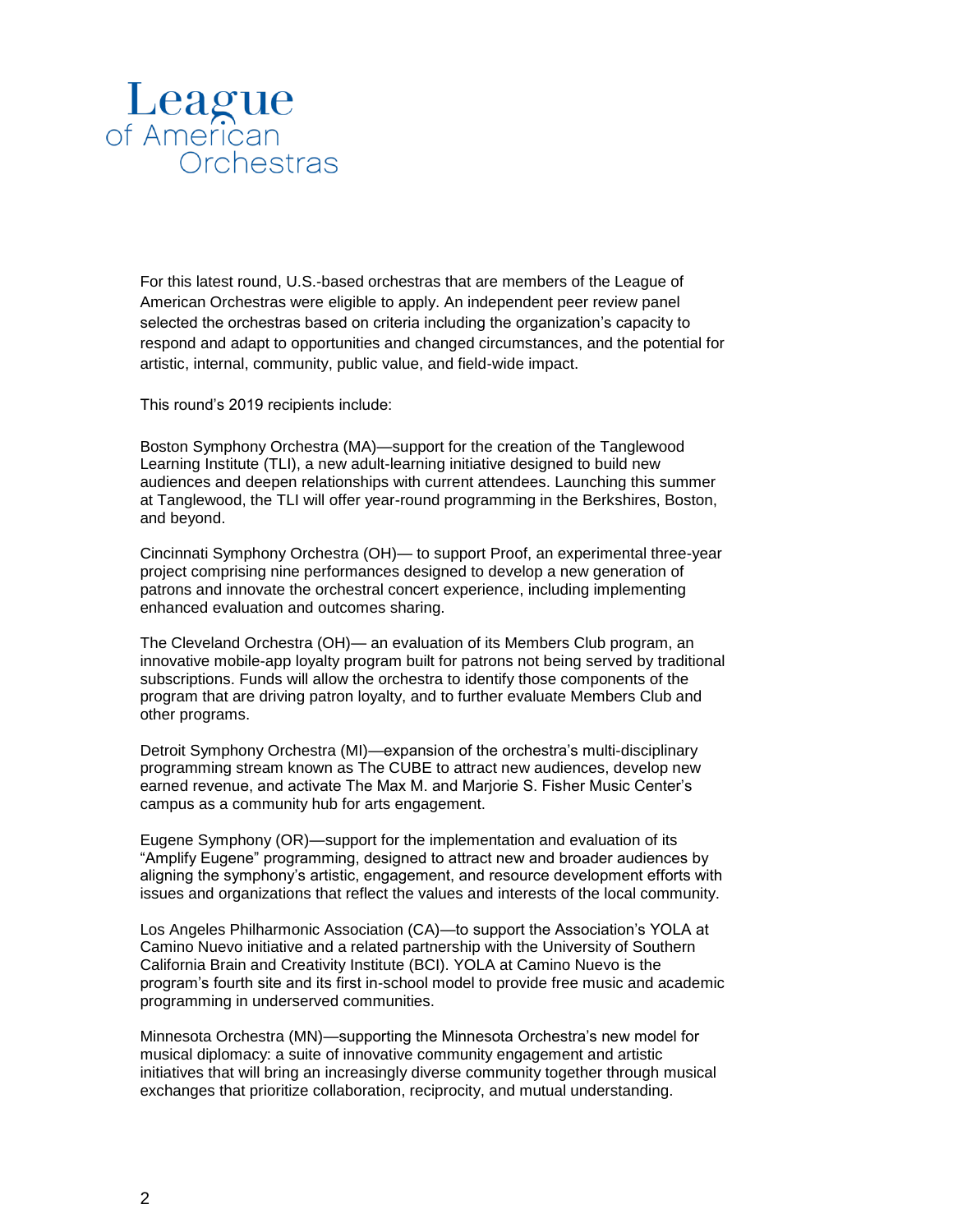

Nashville Symphony (TN)— to support the next phase of the symphony's work around equity, diversity, inclusion and belonging, which involves continued antiracism training, engaging the community, conducting an internal analysis of the institution, and developing a long-range plan for transformation.

New Haven Symphony Orchestra (CT)—expansion of the symphony's Harmony Fellowship for Underrepresented Musicians, adding one conducting fellowship, one arts administration fellowship, and one board fellowship. This expansion brings diversity to all areas of the symphony's operations, facilitating evolution in the areas of inclusion, equity, and access.

New York Philharmonic (NY)—development of new ways to advance classical music through innovative concert experiences and new cross-sector community partnerships. This will be done through an inventive artistic model that is built on thematic anchors and thought-provoking discussions around art and ideas.

Orchestra of St. Luke's (NY)— to implement an evidence -based digital initiative that will serve audience development goals and a new artistic vision for how an orchestra can thrive in a digital landscape. Guided by original market research, the orchestra will create digital content for today's audiences.

Oregon Symphony (OR)—support for the Hispanic Audience and Community Engagement (HACE) project. The initiative is designed to foster audience development and cultural inclusion with Oregon's Hispanic population. The twophase project will examine programming, education work, and organizational culture through this lens.

Phoenix Symphony (AZ)— the design and implementation of live musical interventions for veterans with post-traumatic stress disorder (PTSD). The symphony will further its research on investigating the relationship of live music and stress levels for people and caregivers dealing with ADRD by working with local veteran groups.

Saint Paul Chamber Orchestra (MN)— support innovative digital marketing efforts to increase digital audience engagement with SPCO livestreams and on-demand videos through its free online Concert Library. Funds will amplify their ability to test different approaches with the ultimate goal of creating a digital audience that is the same size as the SPCO's in-person audience.

San Francisco Symphony (CA)—the launch of the Collaborative Artistic Leadership Model, a new initiative that grows directly out of the SoundBox Series of innovative performances in a club-like venue. This initiative will bring together eight artists who will have the freedom to consider new media technologies, alternative staging or environments, and hybridized art forms.